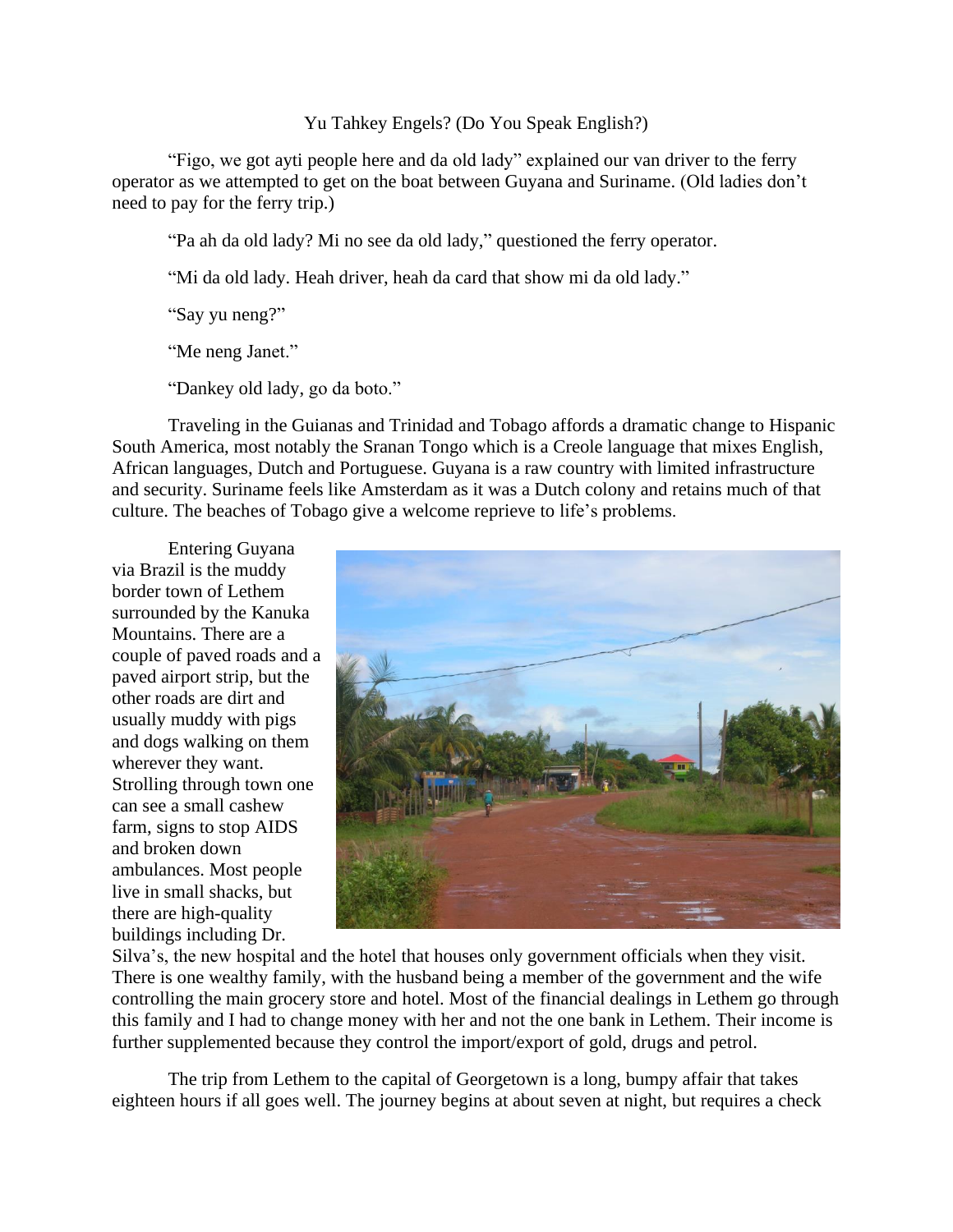with police and immigration who usually ask for some sort of bribe before leaving. They didn't even look at my backpack but the authorities did take some items from a Brazilian woman who was smuggling electronics across the border. All vehicles must stop before the entrance of the Iwokrama Rain Forest until four in the morning as the animals in the reserve are nocturnal and would get hit by vehicles. I jumped on top of the van and got a couple of hours sleep on the backpacks that were strapped onto the roof of van. There was also a covered area that had hammocks one can rent and sleep on, but the top of the van was fine. A slight mist felt good on my face and kept the insects away. The van left to get to the once daily ferry crossing at 6:30 am. We crossed and stopped for breakfast and I listened to the revival church music across the road from the restaurant. (Religious cult leader Jim Jones did set up Jonestown in Guyana in the 1970's, but the jungle has reclaimed the complex.)

The rest of the trip to Georgetown was equally tedious. We were slowed by washed out roads and numerous police asking irrelevant, intrusive questions of us before reaching Georgetown. Also, we had to change a tire which was done in a unique way. The driver took off the tire and with a crowbar, pried the tire from the rim. The tube (these were old tires) could no longer be patched and the actual tire looked pretty tired. The driver and the mechanic found an equally poor one to put on the van. But they didn't have a tube or a way to correctly seal the tire onto the rim so they sprayed gas into the inside of the tire and lit it on fire – three times – which provided the necessary seal. They put the tire back on and the rest of trip went well until the Jehovah Witnesses in the van tried to convert me.

Arriving in Georgetown, I found a city as rough as the ride that brought me there. The ditches along the city streets are on odd mix of water, sewage and dead rats and cats. Security is an issue after dark and some areas such as Tiger Bay and the Stabroek Market are dangerous during the daylight hours as well. The zoo is slightly run down but has some interesting animals such as speculated owls, happy eagles, anacondas, crab eating foxes, storks, jaguars, giant otters and crab eating dogs. I was there during feeding time, so the animals were a bit ornery.

Despite the roughness, there is a lot of nice architecture. St George's Cathedral is the world's tallest wooden building. The Town Hall, Victorian Law Courts and Parliament Buildings are all appealing. The Museum of Guyana has a wide variety of exhibits. A statue in the Square of the Revolution is dedicated to the 1763 slave revolt led by Kofi. In comparison to the city streets, the Promenade Garden is well kept, with a lot of nice flowers and a statue of Gandhi. Georgetown also boasts a mix of religious buildings such as churches, mosques and Hindu temples. Leading up Camp Street, across a bridge, is a fitness trail, cricket grounds and the Atlantic Ocean where many go for a nice sunset.

Getting from place to place in Guyana is usually done by minivan and can be confusing as routes aren't marked and tourists are often charged more. I wanted to go to the border town of Corriverton but had trouble finding the right minibus at the market/terminal. A woman selling soda and snacks asked me where I wanted to go and then told me to be at the spot, we were presently at in half an hour. She asked me for my name, and I told her it was Joseph and she told me this would be easy for her to remember because that was the same name as the father of Jesus. She said to look for her and to remember her short, nappy hair and that she would have the right minibus at the right price. She then slapped my backside, and I was on my way. Half an hour later, I found her with the right minibus charging the right price and I was off to Corriverton.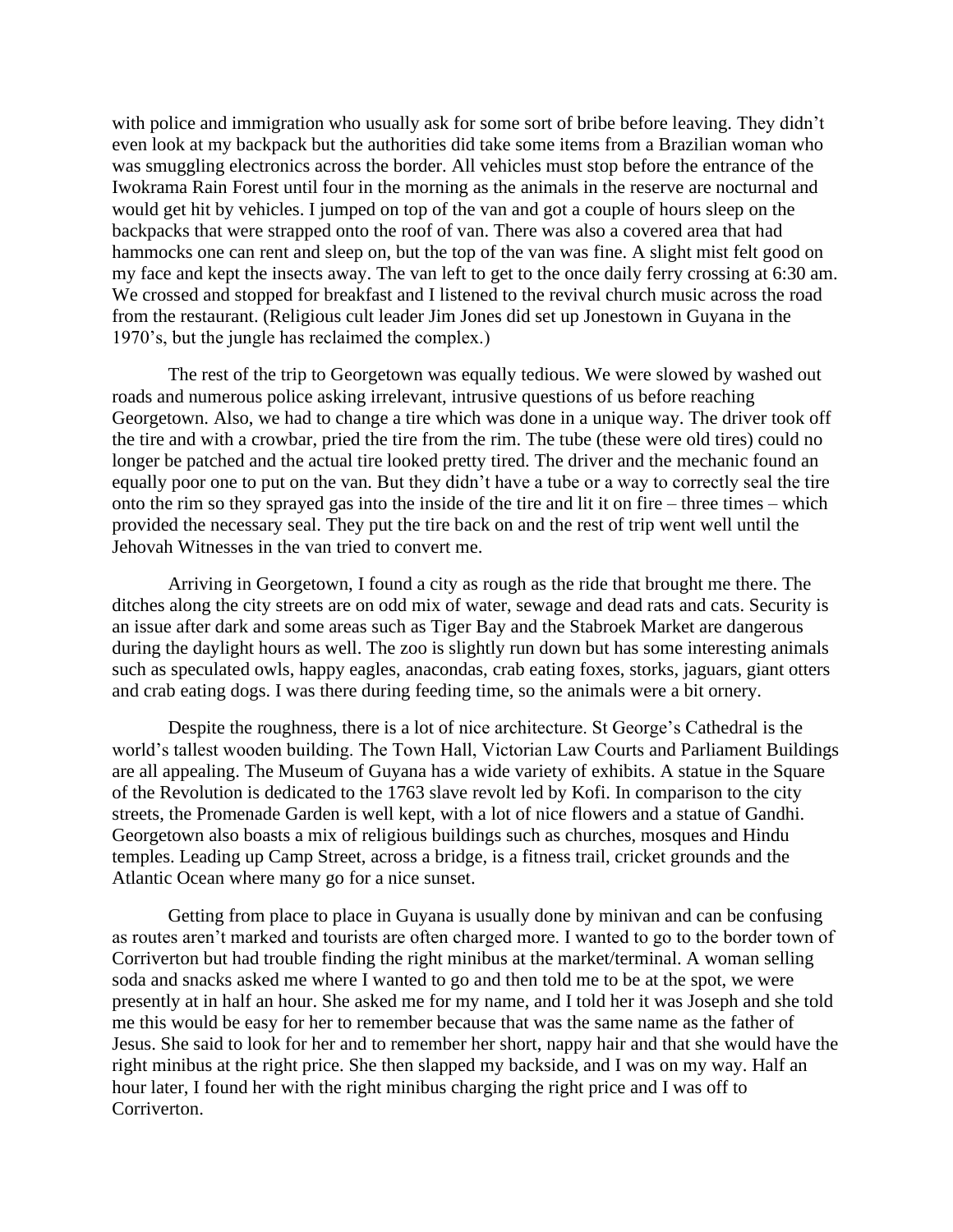Corriverton is the border town with Suriname and has similarities and differences in comparison to Georgetown. There is, again, a noticeable mix of Christian, Hindu and Muslim faiths and thus a varied combination of food to eat; I had some tasty Indian curry. Many little kids were playing impromptu cricket matches on the muddy roads. Some adults asked if I wanted to take the shorter and illegal "backwater" route to Suriname, which are speed boats used in many of the illegal activities. The city is fairly small and there is not much to do at night, especially when there are blackouts. Due to having a generator, my hotel was able to blast music but there were no customers.

The former Dutch colony of Suriname seems more refined than its neighbor, Guyana. The capital of Paramaribo feels a lot like Amsterdam due to the Dutch architecture and culture present in the city. Fort Zeelandia is a seventeenth century fort that contains a historical museum with colonial items, a temporary exhibit dedicated to the Indians struggle against racism and also a section on Bollywood movies. The fort performed executions up until the 1980's and is still structurally sound. Several totem poles on the grounds of the fort



illustrate a variety of events. In the city center is the Palmentuin, which is a park with exceptionally large palm trees behind the Presidential Palace. The Independence Square holds a weekly competition on Sundays, in which proud owners bring their trained birds for a sing off. Much like Georgetown, there is a large wooden church and there is also the largest mosque in the Caribbean. Many people visit the market for fruits, fish and spices and hang out by the Suriname River to listen to sappy '50's music. Much like Amsterdam, there are many bicycles for hire that can be used on several scenic trails.



A relatively short flight from Suriname leads to the islands of Trinidad and Tobago. There are also many cheap flights between the two islands, so travel is easy. Trinidad has a higher population and more to do. Tobago is smaller and more relaxing with a good beach culture. There are several glass bottom boats on the island in which passengers can see dead coral and live fish. There is some good Creole food as well such as callaloo, coo-coo, and crab or conch with dumplings. For me, Tobago was a place to take a "vacation from the vacation" and to relax both my body and mind. Some of the sores on my feet started to heel, I was able to take a couple hot showers, I watched a Brewers baseball game on television, and I didn't need to worry about getting jumped at night or planning my next day's itinerary.